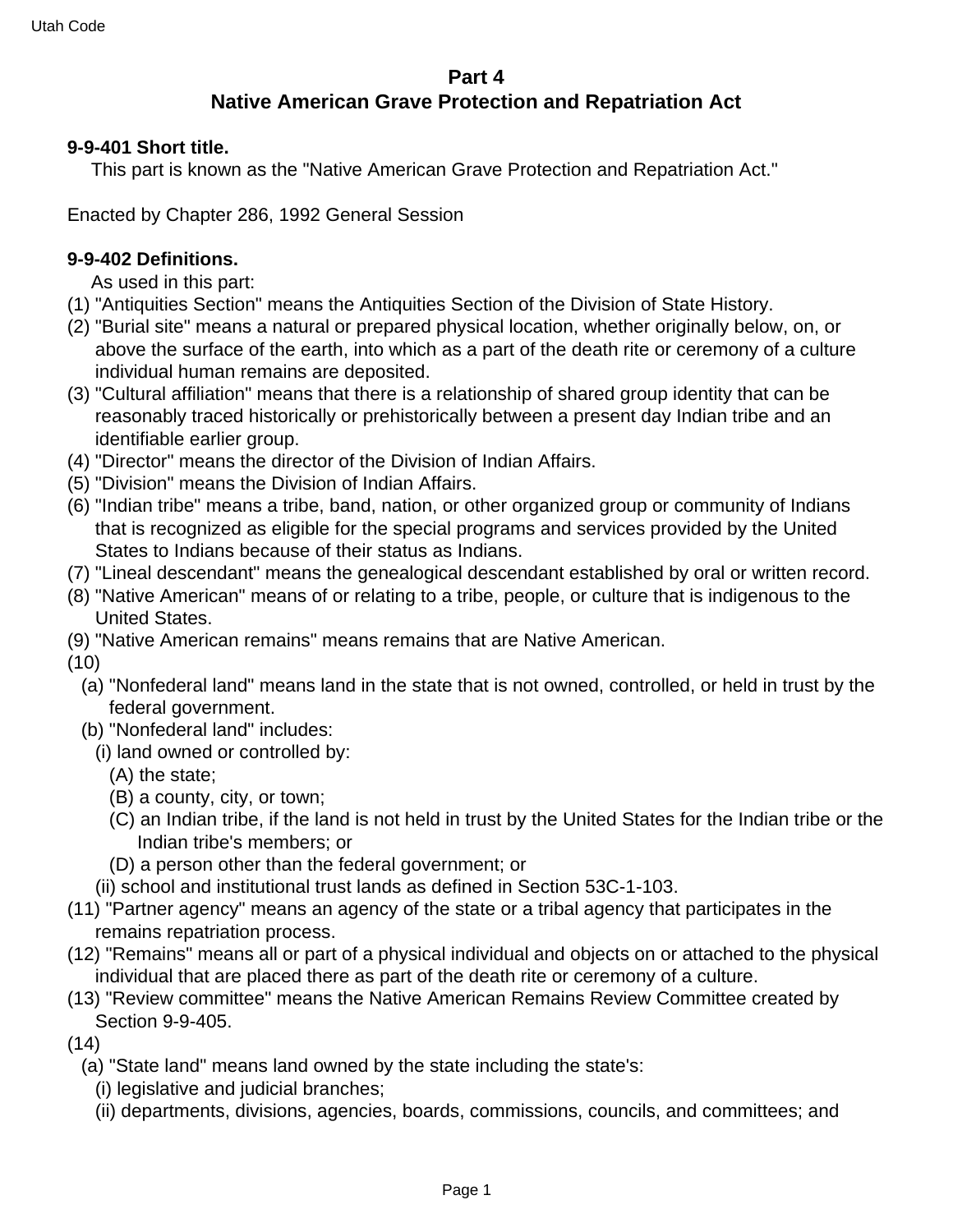(iii) institutions of higher education as defined under Section 53B-3-102.

- (b) "State land" does not include:
	- (i) land owned by a political subdivision of the state;
	- (ii) land owned by a school district;
	- (iii) private land; or
	- (iv) school and institutional trust lands as defined in Section 53C-1-103.
- (15) "Tribal consultation" means the state and the tribes exchanging views and information, in writing or in person, regarding implementing proposed state action under this part that has or may have substantial implications for tribes including impacts on:
	- (a) tribal cultural practices;
	- (b) tribal lands;
	- (c) tribal resources;
	- (d) access to traditional areas of tribal cultural or religious importance; or
	- (e) the consideration of the state's responsibilities to Indian tribes.

Amended by Chapter 79, 2019 General Session

### **9-9-403 Ownership and disposition of Native American remains.**

- (1) If Native American remains are discovered on nonfederal lands on or after April 30, 2007, the ownership or control of the Native American remains shall be determined in the following priority:
	- (a) first, in the lineal descendants of the Native American;
	- (b) second, if the lineal descendants cannot be ascertained, in the Indian tribe that:
		- (i) has the closest cultural affiliation with the Native American remains; and
	- (ii) states a claim for the Native American remains; or
	- (c) third:
		- (i) in the Indian tribe that is recognized as aboriginally occupying the area in which the Native American remains are discovered, if:
			- (A) cultural affiliation of the Native American remains cannot be reasonably ascertained;
			- (B) the land is recognized either by a final judgment of the Indian Claims Commission or through other evidence as the exclusive or joint aboriginal land of some Indian tribe; and
			- (C) that tribe states a claim for the Native American remains; or
		- (ii) in a different tribe if:
			- (A) it can be shown by a preponderance of the evidence that that different tribe has a stronger genetic or cultural relationship with the Native American remains; and
			- (B) that different tribe states a claim for the Native American remains.
- (2) Subject to Subsection (7), Native American remains discovered on nonfederal lands that are not claimed under Subsection (1) shall be disposed of in accordance with rules made by the division:
	- (a) consistent with Chapter 8, Part 3, Antiquities; and
	- (b) in consultation with Native American groups, representatives of repositories, and the review committee established under Section 9-9-405.
- (3) The intentional removal or excavation of Native American remains from state lands may be permitted only if:
	- (a) the Native American remains are excavated or removed pursuant to a permit issued under Section 9-8-305;
	- (b) the Native American remains are excavated or removed after consultation with and written consent of the owner of the state land; and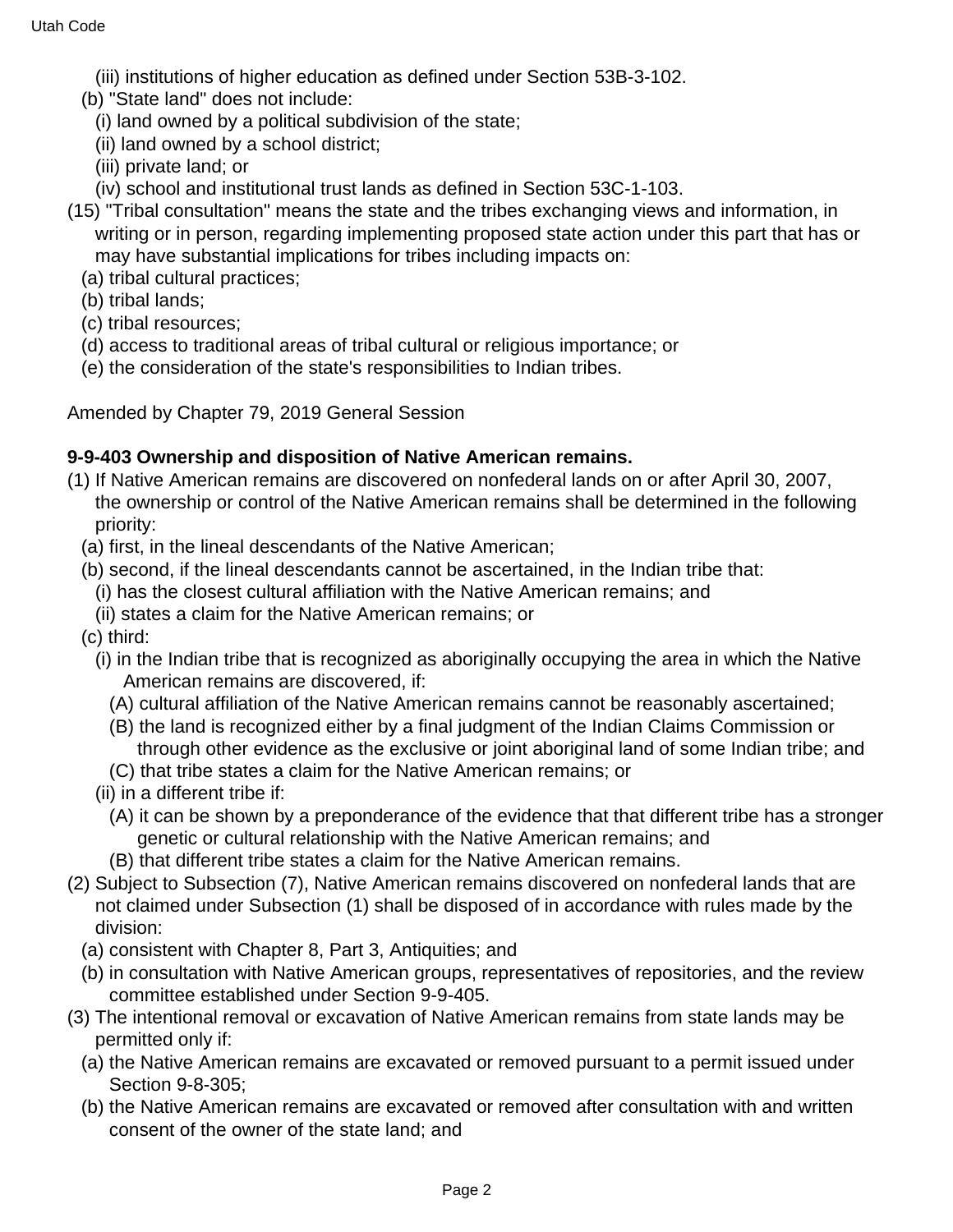- (c) the ownership or right of control of the disposition of the Native American remains is determined as provided in Subsections (1) and (2).
- (4)
	- (a) A person who knows or has reason to know that the person has discovered Native American remains on state lands after March 17, 1992 shall notify, in writing, the appropriate state agency having primary management authority over the lands as provided in Chapter 8, Part 3, Antiquities.
	- (b) If the discovery occurs in connection with construction, mining, logging, agriculture, or a related activity, the person shall:
		- (i) cease the activity in the area of the discovery;
		- (ii) make a reasonable effort to protect the Native American remains discovered before resuming the activity; and
		- (iii) provide notice of discovery to the appropriate state agency under Subsection (4)(a).
	- (c) Following notification under Subsections (4)(a) and (b) and upon certification by the head of the appropriate state agency that notification is received, the activity may resume after compliance with Section 76-9-704.

(5)

(a) Scientific study of Native American remains may be carried out only with approval of the owner of the Native American remains as established in Subsections (1) and (2).

(b)

- (i) If ownership is unknown, study before identifying ownership is restricted to those sufficient to identify ownership.
- (ii) Study to identify ownership shall be approved only in accordance with rules made by the division in consultation with the review committee.
- (c) The Native American remains may not be retained longer than 90 days after the date of establishing ownership.

(6)

- (a) Ownership of Native American remains shall be determined in accordance with this Subsection (6) if:
	- (i) there are multiple claims of ownership under Subsection (1) of Native American remains; and
	- (ii) the division cannot clearly determine which claimant is the most appropriate claimant.
- (b) If the conditions of Subsection (6)(a) are met, the appropriate state agency having primary authority over the lands as provided in Chapter 8, Part 3, Antiquities, may retain the remains until:
	- (i) the multiple claimants for the Native American remains enter into an agreement concerning the disposition of the Native American remains;
	- (ii) the dispute is resolved through an administrative process:
		- (A) established by rules made by the division in accordance with Title 63G, Chapter 3, Utah Administrative Rulemaking Act; and
		- (B) that is exempt from Title 63G, Chapter 4, Administrative Procedures Act; or
	- (iii) after the administrative process described in Subsection (6)(b)(ii) is complete, the dispute is resolved by a court of competent jurisdiction.
- (7) The division may not make rules that impose any requirement on a person who discovers Native American remains or owns or controls nonfederal land that is not state land on which Native American remains are discovered that is not expressly provided for in Section 9-8-309.
- (8) For purposes of this part, if Native American remains are discovered on nonfederal land that is not state land, the Antiquities Section is considered the state agency having primary authority over the nonfederal land.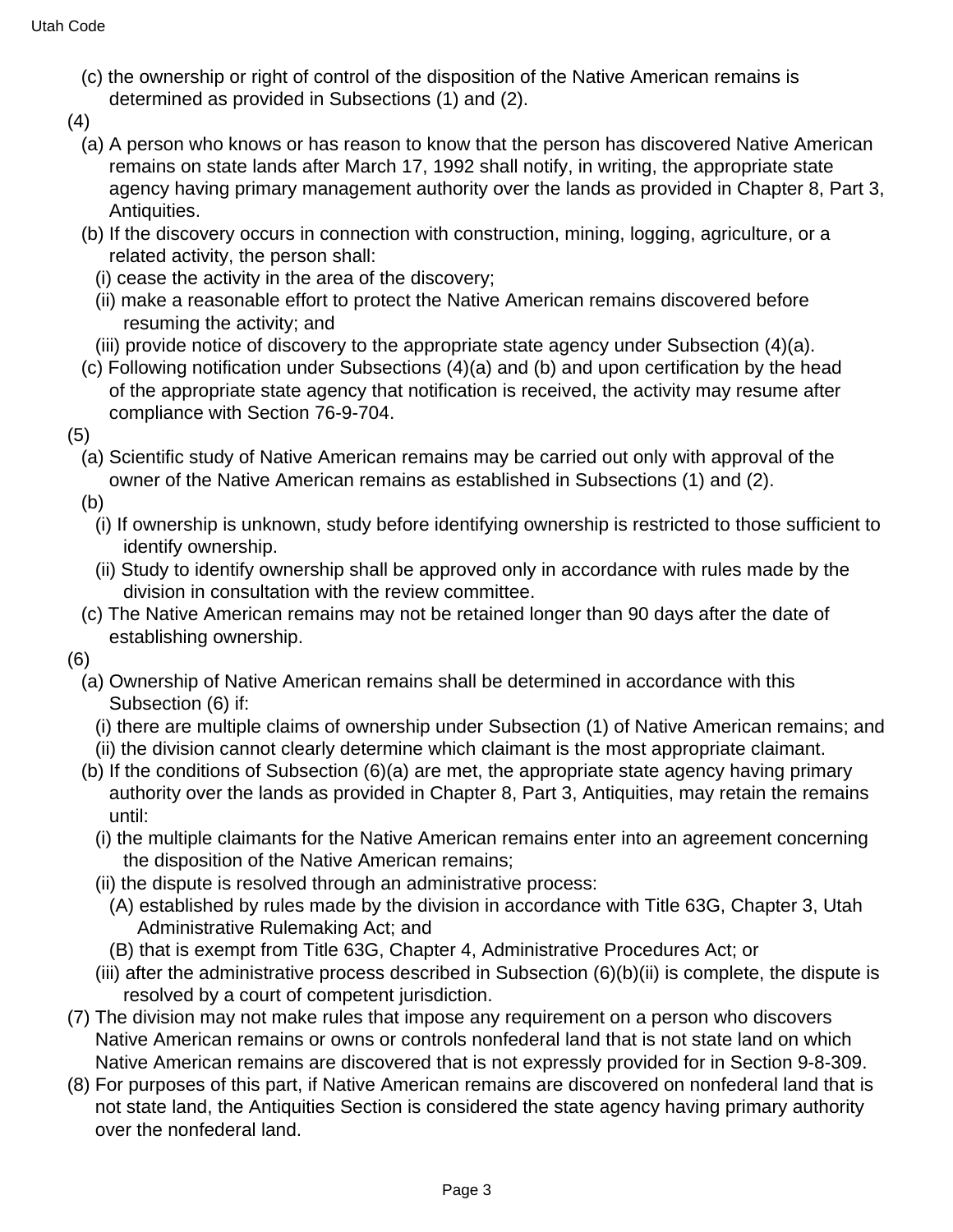(9) This part does not modify any property rights of a person that owns or controls nonfederal land except as to the ownership of Native American remains.

Amended by Chapter 114, 2008 General Session

## **9-9-404 Illegal trafficking.**

- (1) Any person who knowingly sells, purchases, uses for profit, or transports for sale or profit the remains of a Native American without the right of possession to those remains as provided in this part is guilty of a class A misdemeanor. In the case of a second or subsequent violation the person is guilty of a third degree felony.
- (2) Any person who knowingly sells, purchases, exchanges, receives, uses for profit, or transports for sale or profit any Native American remains obtained in violation of this part is guilty of a class A misdemeanor. In the case of a second or subsequent violation the person is guilty of a third degree felony.

Enacted by Chapter 286, 1992 General Session

### **9-9-405 Review committee.**

(1) There is created a Native American Remains Review Committee.

(2)

- (a) The review committee shall be composed of seven members as follows:
	- (i) four Tribal members shall be appointed by the director from nominations submitted by the elected officials of Indian Tribal Nations described in Subsection 9-9-104.5(2)(b); and
	- (ii) three shall be appointed by the director from nominations submitted by representatives of Utah's repositories.
- (b) A member appointed under Subsection (2)(a)(i) shall have familiarity and experience with this part.
- (c)
	- (i) A member appointed under Subsection (2)(a)(i) serves at the will of the director, and if the member represents an Indian Tribal Nation, at the will of that Indian Tribal Nation. Removal of a member who represents an Indian Tribal Nation requires the joint decision of the director and the Indian Tribal Nation.
	- (ii) A member appointed under Subsection (2)(a)(ii) serves at the will of the director, and if the member represents a repository, at the will of the Division of State History. Removal of a member who represents a repository requires the joint decision of the director and the Division of State History.
- (d) When a vacancy occurs in the membership for any reason, the director shall appoint a replacement in the same manner as the original appointment under Subsection (2)(a).
- (e) A member may not receive compensation or benefits for the member's service, but may receive per diem and travel expenses in accordance with:
	- (i) Section 63A-3-106;
	- (ii) Section 63A-3-107; and
	- (iii) rules made by the Division of Finance pursuant to Sections 63A-3-106 and 63A-3-107.
- (f) The review committee shall designate one of its members as chair.
- (3) The review committee shall:
	- (a) monitor the identification process conducted under Section 9-9-403 to ensure a fair and objective consideration and assessment of all available relevant information and evidence;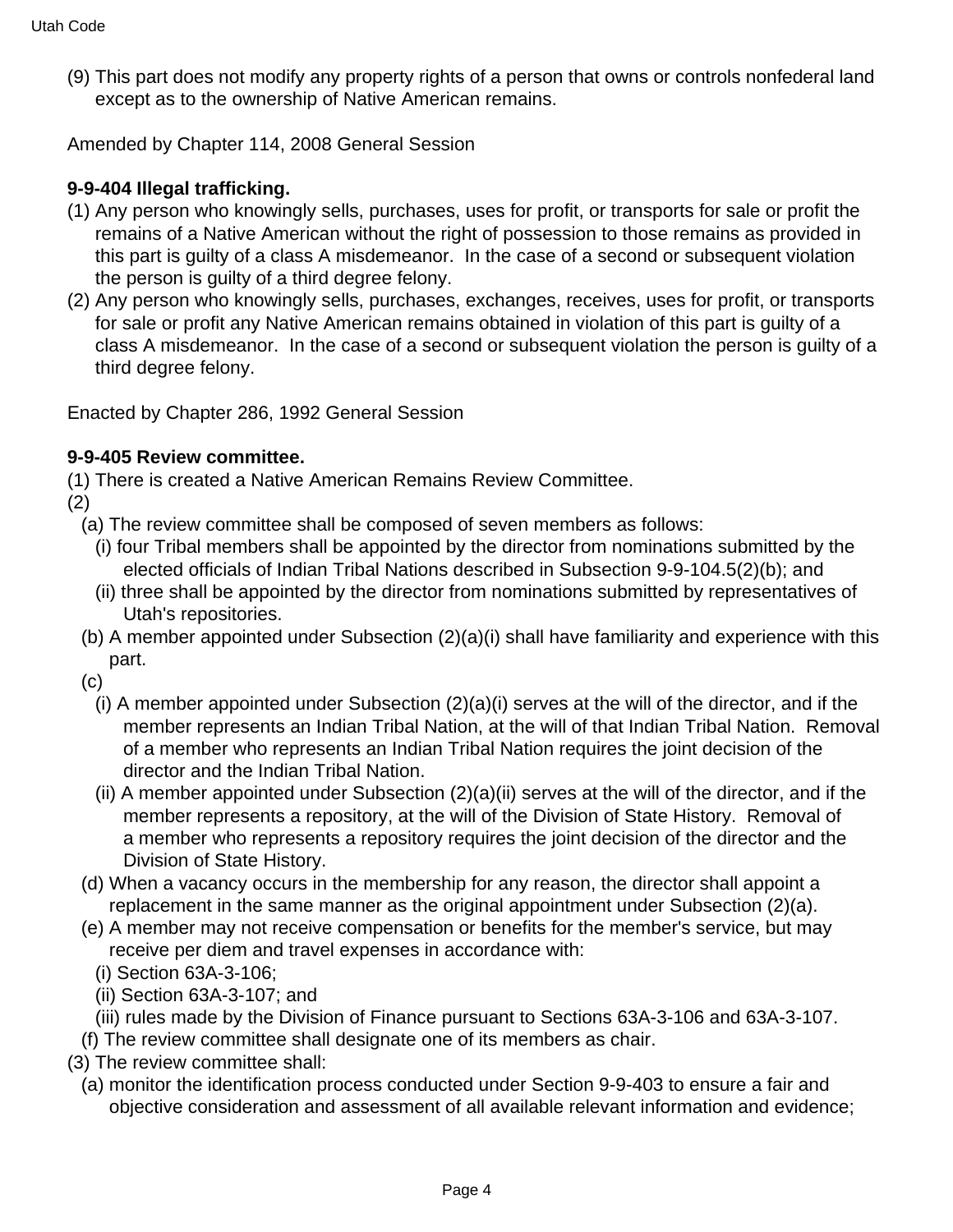- (b) review a finding relating to the following, subject to the rules made by the division under Subsection 9-9-403(6):
	- (i) the identity or cultural affiliation of Native American remains; or
	- (ii) the return of Native American remains;
- (c) facilitate the resolution of a dispute among Indian Tribal Nations or lineal descendants and state agencies relating to the return of Native American remains, including convening the parties to the dispute if considered desirable;
- (d) consult with Indian Tribal Nations on matters within the scope of the work of the review committee affecting these Indian Tribal Nations;
- (e) consult with the division in the development of rules to carry out this part;
- (f) perform other related functions as the division may assign to the review committee; and
- (g) make recommendations, if appropriate, regarding care of Native American remains that are to be repatriated.
- (4) A record or finding made by the review committee relating to the identity of or cultural affiliation of Native American remains and the return of Native American remains may be admissible in any action brought under this part.
- (5) The appropriate state agency having primary authority over the lands as provided in Chapter 8, Part 3, Antiquities, shall ensure that the review committee has reasonable access to:
	- (a) Native American remains under review; and
	- (b) associated scientific and historical documents.
- (6) The division shall provide reasonable administrative and staff support necessary for the deliberations of the review committee.
- (7) The department shall include in the annual written report described in Section 9-1-208:
	- (a) a description of the progress made, and any barriers encountered, by the review committee in implementing this section during the previous year; and
	- (b) a review of the expenditures made from the Native American Repatriation Restricted Account.

Amended by Chapter 79, 2019 General Session

### **9-9-406 Savings provision.**

Nothing in this part may be construed to:

- (1) limit the authority of a state agency to:
	- (a) return or repatriate Native American remains to Indian tribes or individuals; or
	- (b) enter into another agreement with the consent of the lineal descendant or culturally affiliated tribe as to the disposition or control over Native American remains;
- (2) delay actions on repatriation requests that are pending on March 17, 1992;
- (3) deny or otherwise affect access to any court, except as provided in Subsection 9-9-403(6);
- (4) limit any procedural or substantive rights that may otherwise be secured to individuals or Indian tribes; or
- (5) limit the application of any state or federal law pertaining to theft or stolen property.

Amended by Chapter 114, 2008 General Session

### **9-9-407 Native American Repatriation Restricted Account.**

- (1) There is created a restricted account within the General Fund known as the "Native American Repatriation Restricted Account."
- (2)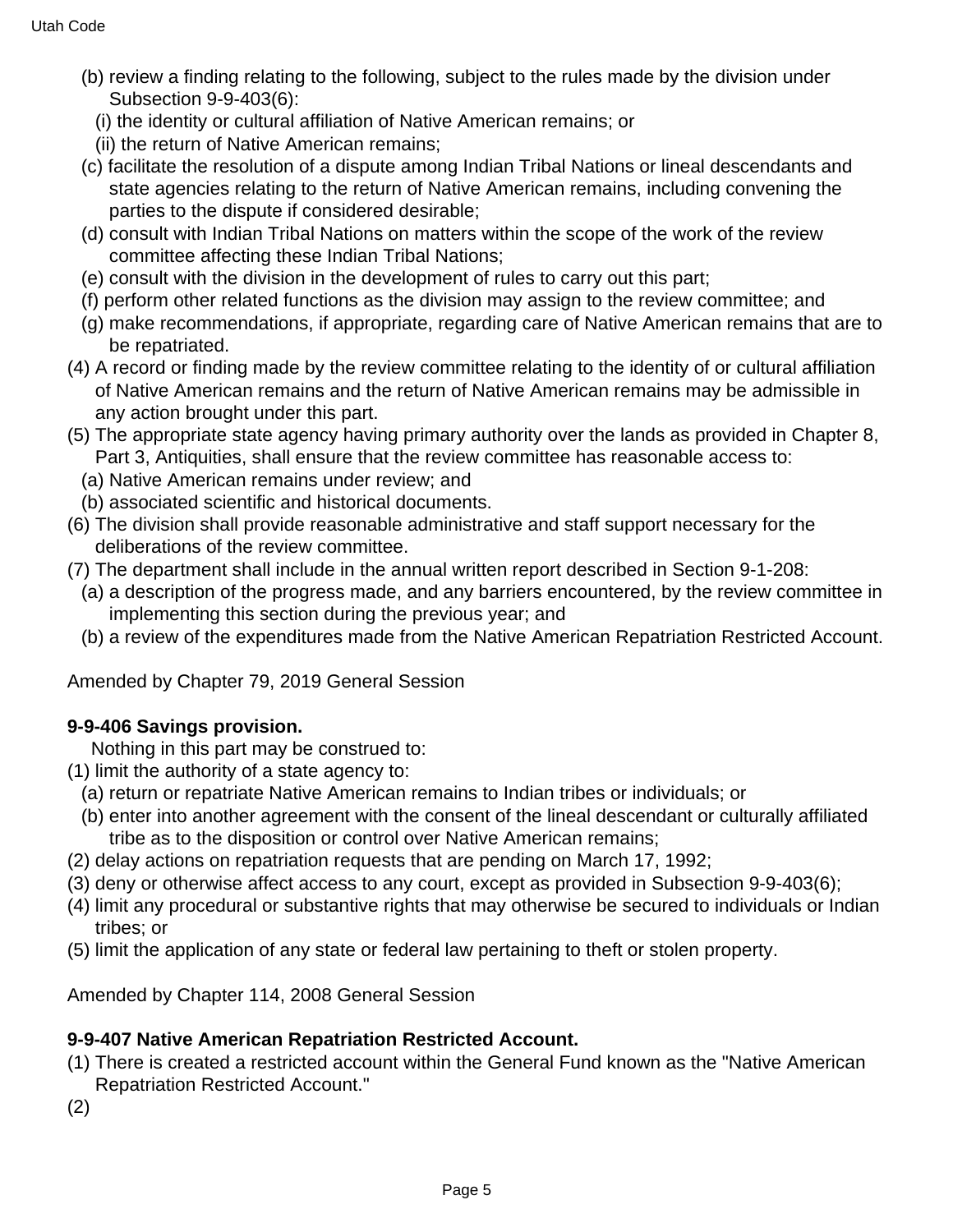- (a) The Native American Repatriation Restricted Account shall consist of appropriations from the Legislature.
- (b) All interest earned on Native American Repatriation Restricted Account money shall be deposited into the Native American Repatriation Restricted Account.
- (3) Subject to appropriation from the Legislature, the division may use the money in the Native American Repatriation Restricted Account as follows:
	- (a) for a grant issued in accordance with Subsection (6) to an Indian Tribe to pay the following costs of reburial of Native American remains:
		- (i) use of equipment;
		- (ii) labor for use of the equipment;
		- (iii) reseeding and vegetation efforts;
		- (iv) compliance with Section 9-8-404; and

(v) caskets;

- (b) for tribal consultation, including:
	- (i) consultation time, drafting reports, taking detailed notes, communicating to the stakeholders, facilitating discussions, and traveling to individual tribal locations;
	- (ii) travel costs, including per diem and lodging costs, for:
		- (A) Utah tribal leaders and tribal cultural resource managers; and
		- (B) regional partner tribes;
	- (iii) meeting facilities for the division to host tribal consultations when the division determines that a state facility does not meet tribal consultation needs; and
	- (iv) costs for holding meetings under Subsection (3)(b)(iii); and
- (c) for training tribal representatives, councils, and staff of a partner agency with repatriation responsibilities in the processes under Section 9-8-404 and rules made by the Division of State History in accordance with Title 63G, Chapter 3, Utah Administrative Rulemaking Act, including costs for:
	- (i) lodging and transportation of employees of the department or a partner agency; or
	- (ii) travel grants issued in accordance with Subsection (6) for tribal representatives.
- (4) If the balance in the Native American Repatriation Restricted Account exceeds \$100,000 at the close of any fiscal year, the excess shall be transferred into the General Fund.
- (5) In accordance with Section 63J-1-602.1, appropriations from the account are nonlapsing.
- (6) To issue a grant under this section, the division shall:
	- (a) require that an Indian Tribe request the grant in writing and specify how the grant money will be expended; and
	- (b) enter into an agreement with the Indian Tribe to ensure that the grant money is expended in accordance with Subsection (3).

Amended by Chapter 79, 2019 General Session

# **9-9-408 Burial of ancient Native American remains in state parks.**

(1) As used in this section:

- (a) "Ancient Native American remains" means ancient human remains, as defined in Section 9-8-302, that are Native American remains, as defined in Section 9-9-402.
- (b) "Antiquities Section" means the Antiquities Section of the Division of State History created in Section 9-8-304.

(2)

(a) The division, the Antiquities Section, and the Division of State Parks shall cooperate in a study of the feasibility of burying ancient Native American remains in state parks.